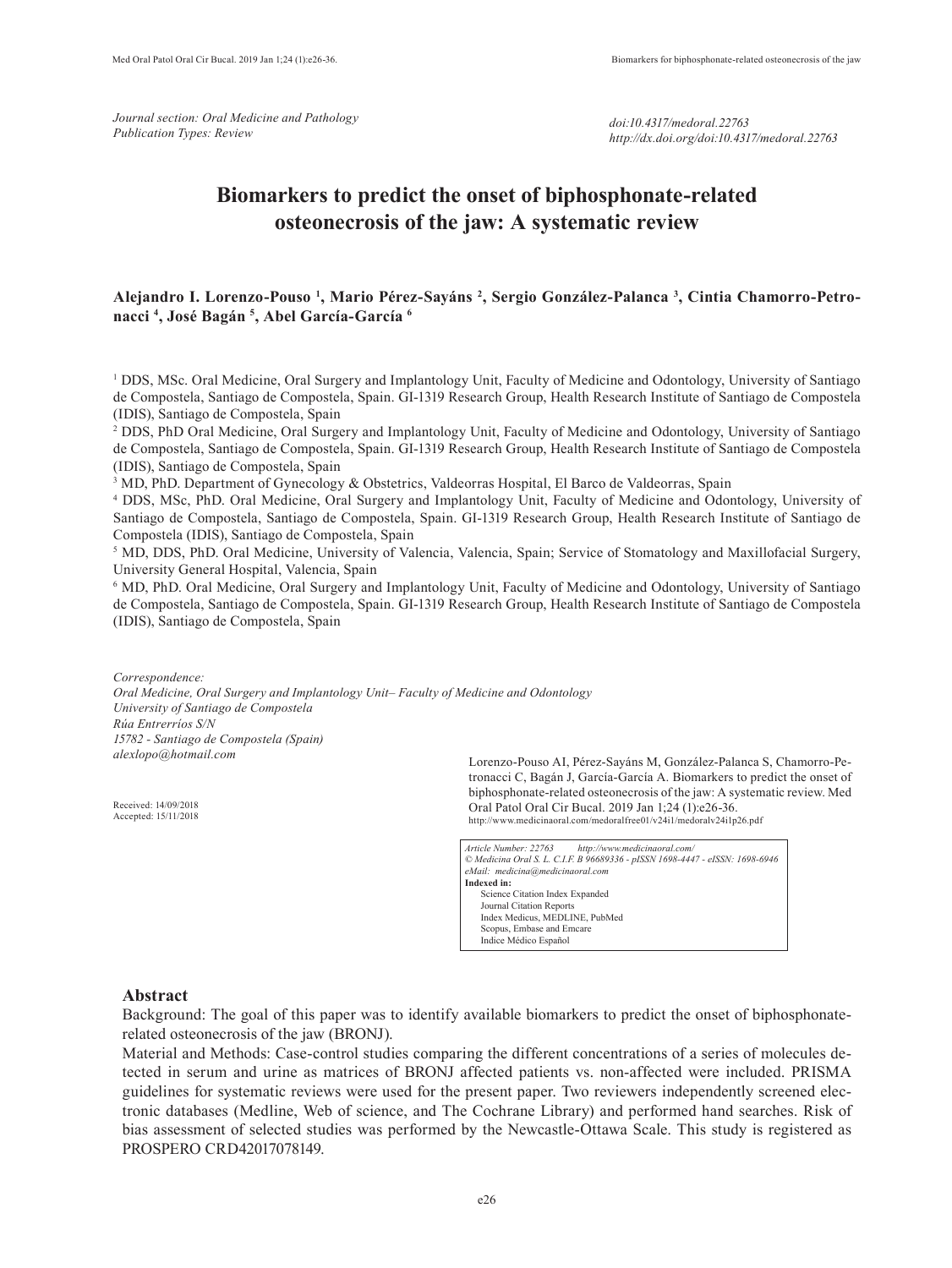Results: From a total of 601 identified studies, 7 (4 articles with high methodological quality and 3 with medium) articles were included. They investigate 2623 patients, of whom 91 (3.47%) developed BRONJ. A total of 7 biomarkers were identified and classified into 3 groups: bone turnover, angiogenesis and endocrine markers. Conflicting results were found in relation to most biomarkers.

Conclusions: The present review suggests that no useful markers are currently available to evaluate BRONJ risk. Nevertheless, the present paper indicates that a paradigm shift from bone turnover biomarkers to angiogenesis and endocrine markers could shed light on this search.

*Key words: Biphosphonate, jaw, osteonecrosis, osteoporosis.* 

## **Introduction**

Bisphosphonates (BPs) are analogues of pyrophosphate which have potent inhibitory effects on bone resorption (1,2). These bone targeted-therapies are widely used for osteoporosis and different types of cancers. BPs have been proven to reduce the risk of skeletal-related events (SREs), delay the onset of SREs and ease bone-related pain (3).

There are two main classes of BPs from a chemical standpoint: non-nitrogen containing bisphosphonates (i.e. etidronate and clodronate) and nitrogen containing bisphosphonates (nBPs); this last group is subdivided into the alkyl-amino bisphosphonates (i.e. pamidronate, alendronate and ibandronate) and the heterocyclic nitrogen containing bisphosphonates (i.e. risendronate and zolendronate) (4,5).

Non-nitrogen containing bisphosphonates are metabolised in the cells to an adenosine triphosphate derivative that impairs osteoclast function and induces osteoclastic apoptosis. In the case of nBPs, the bone-targeting pharmacokinetic properties of these drugs cause selective inhibition of farnesyl diphosphatase synthase and a reduction in the production of prenylated forms of guanosine thiphosphate biding proteins (GTPases) causing an inhibition of osteoclast activity and generating an increase in bone turnover and bone mineral density (BMD) (6). nBPs have a higher relative potency in relation to non-nitrogen containing bisphosphonates. Alkyl-amino bisphosphonates are  $100 \sim 1000$  times more potent that non-nitrogen containing bisphosphonates. Third-generation BPs also known as heterocyclic nitrogen containing bisphosphonates have the highest relative potency of all BPs, they are 1000 ~20000 times more potent that etidronate (1,4).

Bisphosphonate-related osteonecrosis of the jaw (BRONJ) is infrequent sequelae of these types of antiresorptive drugs (7). According to the American Association of Oral and Maxillofacial Surgeons (AAOMS), BRONJ is defined as an area of exposed bone in the maxillofacial region in a patient treated with bisphosphonates (BPs) and who did not receive radiotherapy in the craniofacial region that does not heal during the 8 weeks following its identification by a health care provider (8). The physiopathology of this outcome remains partially unknown; however, currently there are three main theories to explain its aetiology: 1) inhibition of osteoclast activity with a suppression of bone turnover, 2) the relationship of inflammation with infection, and 3) inhibition of angiogenesis (9,10). These explanations arise from the current state-of-the-art in bone biology.

The maxillary and mandible bones concentrate a greater proportion of BPs than other bone tissues due to their relatively higher bone turnover ratio (11). This remodelling rates cause an alveolar bone cortical thickness (12). In addition, to this osteoclastic activity suppression, BPs can also suppress angiogenesis through an inhibitory effect on vascular endothelial cells (13). Furthermore, the presence of microflora distinct to the oral cavity has been recently considered as a potential trigger or stimulating factor in the progress of this outcome; in this sense, BRONJ-related bone sequestra have shown the presence of bacteria such as Fusobacterium, Eikenella, Bacillus, Actinomyces, Staphylococcus and Streptococcus (14). This biofilm causes an increase of circulating cytokines and a dysfunction of matrix proteases which leads to a chronic inflammatory response (13). Impaired macrophage function following bacterial stimulation may be linked to this outcome. Since osteoclasts and macrophages have the same cell lineage (i.e. granulocyte/monocyte progenitor); it's plausible that BPs inhibit the activity of macrophages and also the differentiation from macrophage/monocyte to osteoclasts (15).

On the other hand, at the systemic and oral levels, there are fundamental risk factors involving the aetiology of the entity that must be understood. At the oral level, the risk factors include dental extraction and periodontal disease. At a systemic level, different types of treatments, such as chemotherapy, treatment with corticosteroids and anti-angiogenic therapies, are risk factors associated with BRONJ. Other factors related to the development of BRONJ are closely related to BPs, such as the type of medication, route of administration and duration of treatment (10). In addition, certain genetic predispositions have also been described, including CYP2C8 gene polymorphisms, vascular endothelial growth factor gene polymorphisms, and mutations in the prothrombin gene (16). Recently, other drugs have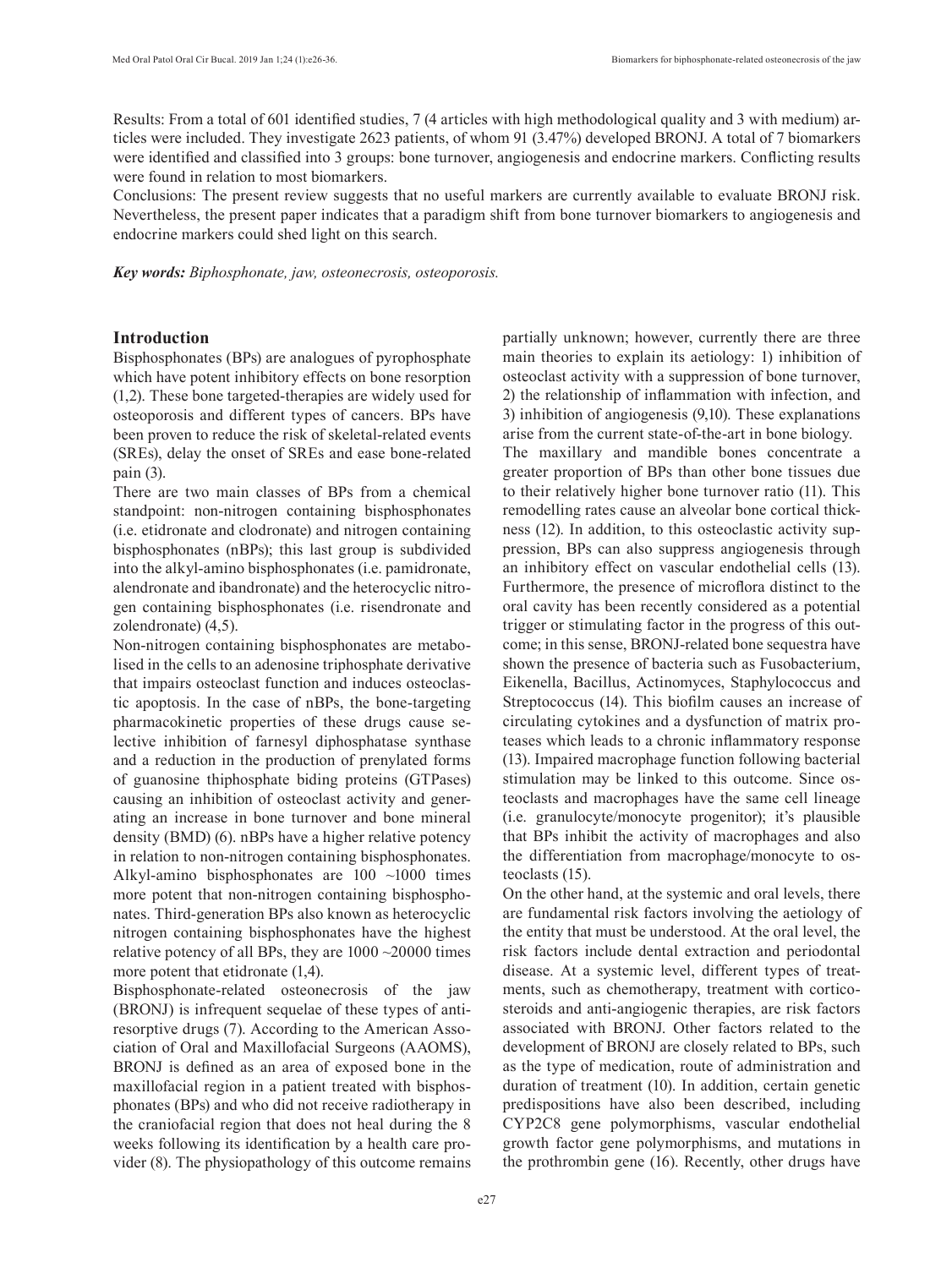been linked to osteonecrosis of the jaw onset, such as inhibitors of nuclear factor-kB ligand (RANKL), angiogenesis inhibitors, tyrosine kinase receptors and tumour necrosis factor alpha (TNF-α) have been identified, motivating the name change to 'medication-related osteonecrosis of the jaws' (MRONJ) (17).

In 2003, Marx described the first case series of BRONJaffected patients (18). In 2007, this same author proposed carboxy-terminal collagen crosslinks in serum (sCTX) as a biomarker to predict the risk of recurrence of this unwanted complication in a patient undergoing antiresorptive treatment. The data suggested that a CTX value below 100 pg/ml represents a high risk of BRONJ relapse, values between 100 and 150 pg/ml represent a moderate risk, and values greater than 150 pg/ ml represent a minimal risk (19). This biomarker was later proved not to be predictive. In fact, a recent metaanalysis confirms its inefficiency in this regard (20). The main reason for the dysfunction of this biomarker according to the American Society for Bone and Mineral Research (ASBMR) task force is that low sCTX levels are simply a reflection of the pharmacological effects of antiresorptive therapies (21). The positioning of the AAOMS in 2014 confirms that non-predictive biomarkers are available for this pathological entity (8). Since then, different researchers worldwide have focused their efforts on identifying useful markers for this pathology.

As observed, there is a lack of consensus in the literature regarding the use of biomarkers to predict the onset of BRONJ; both the AAOMS (8) and the ASBMR (7) agree on that there is insufficient evidence to prove the efficacy of any biomarker in the BRONJ prevention protocols. To our best knowledge no previous systematic approach to this emerging topic can be found in the literature.

In the present review, the most relevant advances achieved to date in the search for a biomarker to assess the risk of developing BRONJ are comprehensively compiled and discussed. We will focus on serum and urine markers, describing only briefly some investigations on alternative matrices. We will only review research that seeks to establish the risk of disease prior to development of said disease, not biomarkers that evaluate prognosis or staging.

#### **Material and Methods**

#### -Search protocol

The protocol of this systematic review was designed by AL-P and registered in PROSPERO (CRD42017078149). This review was conducted based on the PRISMA (Preferred Reporting Items for Systematic Reviews and Meta-analysis) guidelines (22).

The review used the PICO methodology: adults ( $P =$  patients); development of BRONJ;  $(I =$  intervention), no development of BRONJ  $(C = \text{comparison})$ ; correlation with a biomarker  $(O = outcome)$ . The objective was to answer the following question: What are the most effective biomarkers for the risk assessment of developing BRONJ?

#### -Eligibility criteria

To select the studies included in this systematic review, the publications had to meet the following criteria: 1) prospective or retrospective case-control studies; 2) performed on humans older than 18 years; 3) research evaluates biomarkers to predict the presence of mandibular osteonecrosis in patients treated with bisphosphonates; 4) data on the type of BP, duration of treatment and route of administration must be provided; and 5) the diagnostic criteria of BRONJ must be valid (7,8).

Criteria for exclusion were as follows: 1) contained less than 10 patients; 2) included patients under 18 who consumed BPs due to osteogenesis imperfecta; 3) written in a language other than English; 4) publications with redundant material; 5) animal studies; 6) included patients treated with radiotherapy in the maxillofacial region; and 7) dealt with other entities similar to BRONJ (e.g., oral ulceration and bone sequestration (OUBS)) or whose origin is attributed to other drugs.

#### -Systematic search

A review was made using the MEDLINE databases (via PubMed, from September 2003 to September 2017), Web of Science (WOS) (from September 2003 to September 2017) and The Cochrane Library (CL) (from September 2003 to September 2017). This search was performed during October 2017. A manual search was also performed in a series of journals: Bone; British Journal of Oral and Maxillofacial Surgery; International Journal of Oral and Maxillofacial Surgery; Journal of Oral Maxillofacial Surgery; Journal of Cranio-Maxillofacial Surgery; Oral Surgery, Oral Medicine Oral Pathology and Oral Radiology and Oral Oncology. Potentially relevant articles that were known to any of the review authors and reference lists of retrieved articles were also checked.

The search in PubMed via Medline was based on the following terms: ((diphosphonates OR bisphosphonates OR antiresorptive) AND (osteonecrosis OR jaw osteonecrosis) AND (biomarkers OR biological markers)). The search used both MeSH terms and free search. This search was conveniently adapted for use in WOS and CL.

#### -Data extraction and analysis

Data extraction and collection were performed by a group of research experts in the field of oral surgery (AL-P and MP-S) and a maxillofacial surgeon (AG-G) according to the previously described criteria. All abstracts and research titles that emerged from the initial search were analysed. Once that first screening was performed, the full texts of selected papers were analysed.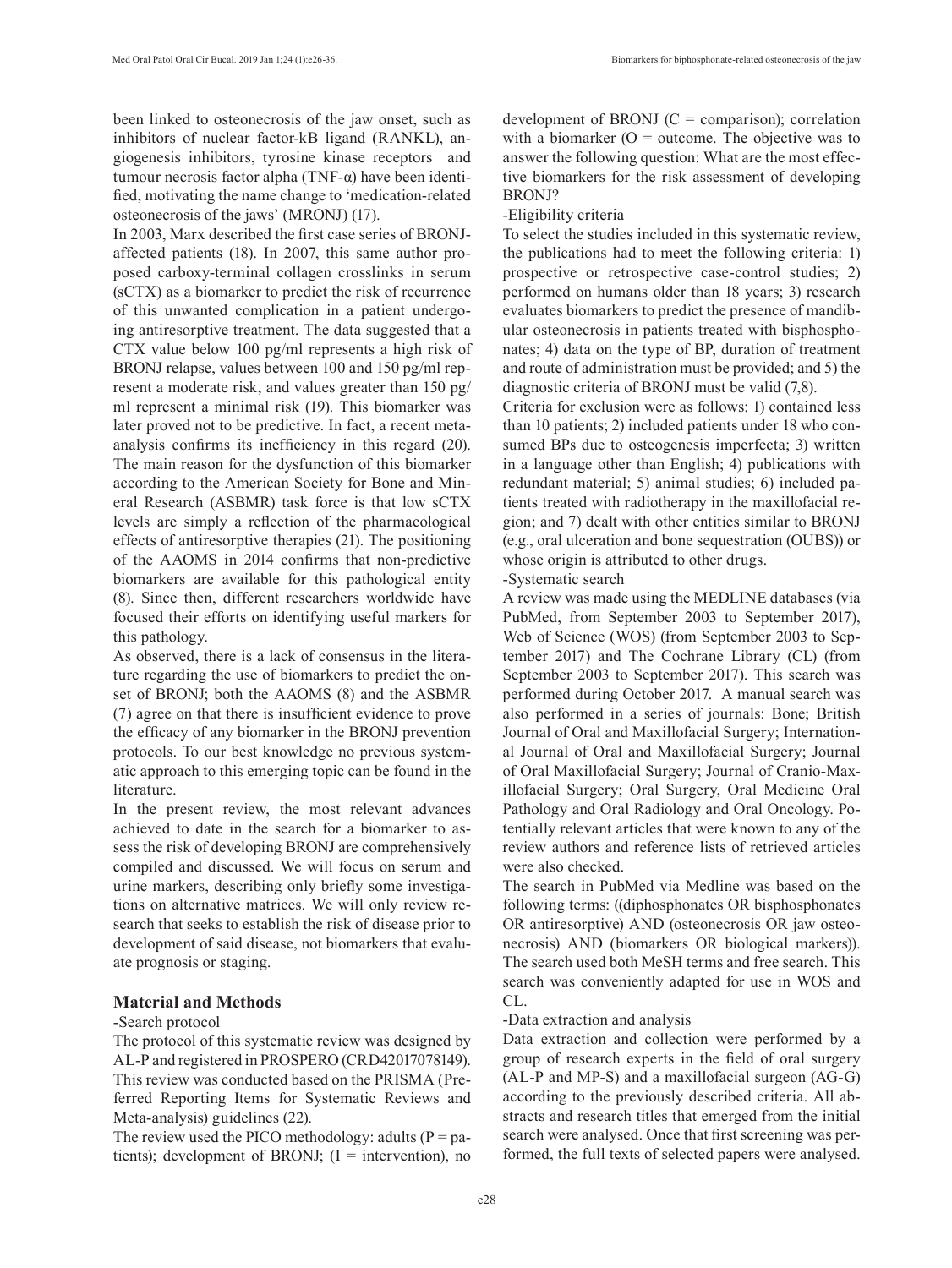The reason for exclusion was recorded for those items that were eliminated in this phase. Consensus between the main researchers (AL-P and MP-S) was acceptable during the inclusion process. The agreement in this process was calculated using Cohen's kappa coefficient, and a κ score of 0.8 was obtained. In case of discrepancy, the third researcher (AG-G) acted as a mediator.

The following data were extracted and analysed in all the studies included in the review: sample size, criteria for the diagnosis of BRONJ, type of BP, route of administration, underlying disease, covariate adjustment, biomarker (matrix) and main results.

### -Risk of bias evaluation

The methodological quality of the included studies and the possibility of bias were assessed using the Newcastle-Ottawa Scale (NOS) (23). This scale measures three dimensions (selection, comparability of cohorts, and outcome) with a total of 9 items. In the analysis, the studies with NOS scores of 1-3, 4-6 and 7-9 were defined as low, medium and high quality, respectively. This analysis was executed for each study independently by AL-P and MP-S. In the case of a disagreement between the two researchers, a third researcher (AG-G) acted as mediator.

Simultaneously, an individual assessment of each item was obtained regarding the level of evidence (LoE) according to the Oxford CEBM Levels of Evidence classification (24).

# **Results**

The search process was reduced to 601 titles and abstracts that were subjected to evaluation after eliminating 48 duplicate publications. After reading the abstracts, 535 articles were eliminated because they did not meet the criteria. After examining the full text, 11 documents were excluded for different reasons. Therefore, 7 articles were included in the present systematic review (Fig. 1).

A summary of the 7 selected articles (25-31) and their main results can be found in Table 1, 1 continue. The studies are organized chronologically from the oldest to the most recent publication.

These works were performed in 6 different countries on four continents (Europe, Asia, America and Ocea-



**Fig. 1.** Flow diagram of the systematic review.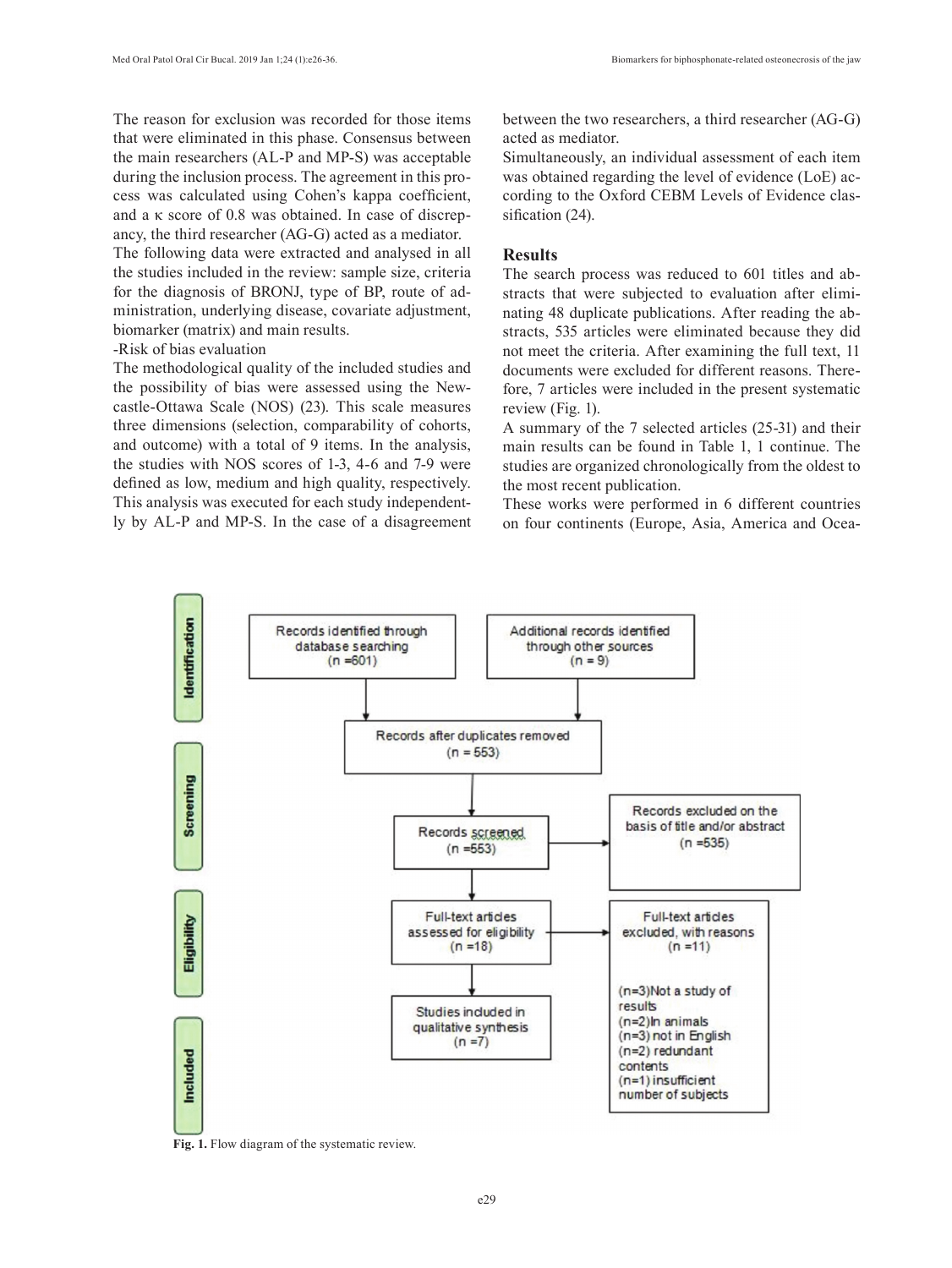|                                                                                                                                     | Main findings                            | Case group: NR (Patients with CTX<br>Significance of CTX: negative<br>1. Mean value of CTX, pg/ml:<br>$level < 150$ pg/ml:82)<br>Control group: NR | Significance of CTX: positive OR<br>Significance of BAP: negative<br>Significance of PTH: negative<br>2.Mean value of CTX, pg/mL:<br>3. Mean value of PTH, pg/ml:<br>1. Mean value of BAP, U/L<br>5.268 (P-value=0.004)<br>Control group: 66.30<br>Control group: 20.83<br>Control group: 332<br>Case group: 20.38<br>Case group: 51.26<br>Case group: 256 | Significance of VEGF: positive<br>1. Mean value of VEGF, pg/ml:<br>Control group: 788.55<br>Case group: 540.81 | 4. Mean value of NTX, nM/mMcr<br>3. Mean value of DPD, nM/mMcr<br>Significance of DPD: negative<br>Significance of CTX: negative<br>Significance of NTX: negative<br>Significance of BAP: negative<br>2. Mean value of CTX, ng/ml:<br>1.Mean value of BAP, U/L:<br>Control group: 0.229<br>Control group: 50.09<br>Control group: 31.91<br>Control group: 7.68<br>Case group: 25.39<br>Case group: 48.91<br>Case group: 6.92<br>Case group: 0.177 |
|-------------------------------------------------------------------------------------------------------------------------------------|------------------------------------------|----------------------------------------------------------------------------------------------------------------------------------------------------|------------------------------------------------------------------------------------------------------------------------------------------------------------------------------------------------------------------------------------------------------------------------------------------------------------------------------------------------------------|----------------------------------------------------------------------------------------------------------------|---------------------------------------------------------------------------------------------------------------------------------------------------------------------------------------------------------------------------------------------------------------------------------------------------------------------------------------------------------------------------------------------------------------------------------------------------|
|                                                                                                                                     | Biomarker<br>(matrix)                    | CTX (serum)                                                                                                                                        | (TX, (serum)<br>BAP (serum)<br>PTH (serum)                                                                                                                                                                                                                                                                                                                 | (serum)<br>VEGF                                                                                                | BAP (serum)<br>CTX (serum)<br>DPD (urine)<br>NTX (urine)<br>OC (serum)<br>(serum)<br>PTH                                                                                                                                                                                                                                                                                                                                                          |
|                                                                                                                                     | <b>Adjustment</b> for<br>covariates      | Age, gender,<br>comorbility<br>groups and<br>procedures<br>dental                                                                                  | Age, gender,<br>comorbility<br>periodontal<br>groups and<br>history of<br>disease.                                                                                                                                                                                                                                                                         | ž                                                                                                              | Age, gender and<br>comorbility<br>groups.                                                                                                                                                                                                                                                                                                                                                                                                         |
|                                                                                                                                     | <b>Base</b> disease                      | $OST(n=209)$<br>$MM$ (n=5)<br>$BM(n=3)$<br>$PD(n=5)$                                                                                               | $BMC$ (n=15)<br>$MM(n=10)$<br>$OST(n=51)$<br>$PC(m=1)$<br>NC $(m=1)$                                                                                                                                                                                                                                                                                       | $BC (n=3)$<br>PC $(n=2)$<br>$RC(m=1)$                                                                          | $OST(n=71)$<br>$BM(n=3)$                                                                                                                                                                                                                                                                                                                                                                                                                          |
|                                                                                                                                     | Duration of<br>medication<br>use (range) | months<br>$2 - 180$                                                                                                                                | months<br>7-156                                                                                                                                                                                                                                                                                                                                            | ž                                                                                                              | months<br>21-94                                                                                                                                                                                                                                                                                                                                                                                                                                   |
|                                                                                                                                     | administration<br>Route of               | Oral $&IV$                                                                                                                                         | Oral $&IV$                                                                                                                                                                                                                                                                                                                                                 | $\geq$                                                                                                         | Oral $\&$ IV                                                                                                                                                                                                                                                                                                                                                                                                                                      |
| $\frac{1}{2}$ . The contract contract contract contract contract of $\frac{1}{2}$ . The contract contract contract of $\frac{1}{2}$ | Type of BPs                              | Alendronate (n=139) Risedronate<br>Pamidronate (n=6) Zoledronate<br>$(n=76)$<br>$(1-\epsilon)$                                                     | combinations (n=11)<br>Pamidronate (n=10)<br>$Z$ oledronate $(n=10)$<br>Alendronate $(n=44)$<br>Risedronate $(n=3)$<br>Other                                                                                                                                                                                                                               | Case group: Pamidronate (n=1)<br>Combinations $(n=2)$<br>Control group: NR<br>Zoledronate $(n=3)$<br>Other     | $P$ amidronate (n=24)<br>Alendronate $(n=35)$<br>Risedronate (n=11)<br>Zoledronate $(n=4)$                                                                                                                                                                                                                                                                                                                                                        |
|                                                                                                                                     | diagnosis<br>BRONI                       | <b>ASBMR</b>                                                                                                                                       | <b>AAOMS</b>                                                                                                                                                                                                                                                                                                                                               | <b>AAOMS</b>                                                                                                   | <b>ASBMR</b>                                                                                                                                                                                                                                                                                                                                                                                                                                      |
|                                                                                                                                     | Sample size                              | 348 subjects: Cases (n=222) of<br>which 15 developed BRONJ;<br>Controls (n=113) referred<br>patients for extraction<br>administering BPs           | 78 subjects (51 treated with oral<br>BPs and 27 with IV BPs: Cases<br>Controls (n=64) BPs treated<br>$(n=24)$ developed BRONJ;<br>patients who were taken<br>dentoalveolar surgery                                                                                                                                                                         | developed BRONJ; Controls:<br>81 subjects: Cases (n=6)<br>75                                                   | control patients taking BPs over<br>developed BRONJ; Controls<br>$(n=37)$ age, gender matched<br>74 subjects: Cases (n=37)<br>24 months.                                                                                                                                                                                                                                                                                                          |
|                                                                                                                                     | Authors, year<br>& study type<br>ref.)   | Kunchur et al.<br>prospective<br>2009                                                                                                              | azarovici et al.<br>Prospective<br>2010                                                                                                                                                                                                                                                                                                                    | Vincenzi et al.<br>2012<br>Retrospective                                                                       | Kim et al. 2013<br>prospective                                                                                                                                                                                                                                                                                                                                                                                                                    |

Table 1. The main characteristics of the included controlled Studies **Table 1.** The main characteristics of the included controlled Studies.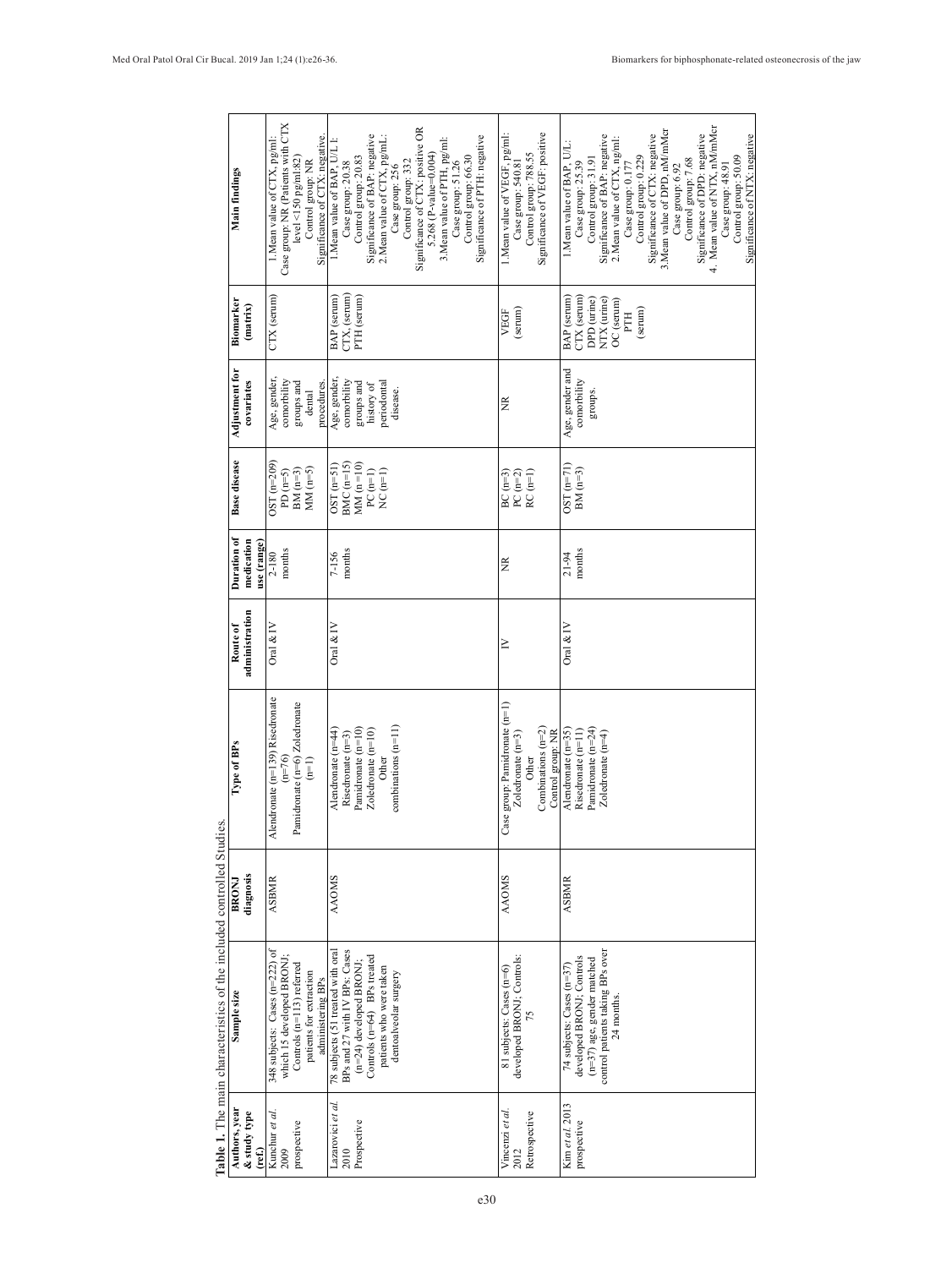| Significance of PTH: positive<br>Significance of OC: negative<br>6. Mean value of PTH, pg/ml:<br>5. Mean value of OC, ng/ml:<br>Control group: 38.06<br>Control group: 9.84<br>Case group: 46.67<br>Case group: 7.92 | Significance of CTX: negative<br>1. Mean value of CTX, pg/ml:<br>Control group: 342 pg/mL<br>Case group: 202 pg/mL      | Case group: NR (Patients with CTX<br>Significance of CTX: positive<br>1. Mean value of CTX, pg/ml:<br>$level < 150$ pg/ml: $181$<br>Control group: NP | Case group: NR (Patients with CTX<br>Significance of CTX: negative.<br>1. Mean value of CTX, pg/ml:<br>$level < 150$ pg/ml:19)<br>Control group: NR | definition; ASBMR: American society for Bone and Mineral Research definition; BAP: Bone Alkaline Phosphatase; BC: Breast Cancer;<br>Cancer; MBC: Metastatic Breast Cancer; MM: Myeloma Multiple; NG: Neurogenic Cancer; NP: Not Performed; NPC: Nasopharyngeal Carcinoma; NR: Not Reported; NTX: N-telopeptides of bone Type I<br>BM: Bone Metastasis ,BMI: Body Mass Index; BPs: Biphosphonates; CTX: C-terminal Telopeptide Cross-link of type I Collagen; DPD: Deoxypyridinoline; HN: Head and Neck IV: Intravenous; LC: Lung<br>Collagen; OST: Osteoporosis; OC: Osteocalcin; PC: Prostate Cancer; PD: Paget Disease; PTH: Parathyroid Hormone; RC: Renal Cancer, TC: Thyroid Cancer, VEGF: Vascular Endothelial Growth Factor. |
|----------------------------------------------------------------------------------------------------------------------------------------------------------------------------------------------------------------------|-------------------------------------------------------------------------------------------------------------------------|-------------------------------------------------------------------------------------------------------------------------------------------------------|-----------------------------------------------------------------------------------------------------------------------------------------------------|-------------------------------------------------------------------------------------------------------------------------------------------------------------------------------------------------------------------------------------------------------------------------------------------------------------------------------------------------------------------------------------------------------------------------------------------------------------------------------------------------------------------------------------------------------------------------------------------------------------------------------------------------------------------------------------------------------------------------------------|
|                                                                                                                                                                                                                      | (serum)<br><b>CTX</b>                                                                                                   | CTX (serum)                                                                                                                                           | CTX (serum)                                                                                                                                         |                                                                                                                                                                                                                                                                                                                                                                                                                                                                                                                                                                                                                                                                                                                                     |
|                                                                                                                                                                                                                      | medical status,<br>Age, gender,<br>procedures<br>dental                                                                 | medical status,<br>Age, gender,<br>procedures.<br>dental                                                                                              | procedures and<br>Age, gender,<br>biopsies<br>dental                                                                                                |                                                                                                                                                                                                                                                                                                                                                                                                                                                                                                                                                                                                                                                                                                                                     |
|                                                                                                                                                                                                                      | $OST(n=40)$<br>$BM(m=13)$                                                                                               | $OST(n=950)$                                                                                                                                          | $OST(n=40)$<br>$MM(m=16)$<br>$BC(n=22)$<br>NPC $(n=2)$<br>$NPC$ $(n=2)$<br>LC $(n=8)$<br>PC $(n=8)$<br>RC $(n=2)$<br>TC $(m=2)$                     |                                                                                                                                                                                                                                                                                                                                                                                                                                                                                                                                                                                                                                                                                                                                     |
|                                                                                                                                                                                                                      | ime:60<br>Median<br>months<br>$\widetilde{\Xi}$                                                                         | ž                                                                                                                                                     | months<br>$4 - 300$                                                                                                                                 |                                                                                                                                                                                                                                                                                                                                                                                                                                                                                                                                                                                                                                                                                                                                     |
|                                                                                                                                                                                                                      | Oral $&$ IV                                                                                                             | <b>J</b> ral                                                                                                                                          | Oral $\&$ IV                                                                                                                                        |                                                                                                                                                                                                                                                                                                                                                                                                                                                                                                                                                                                                                                                                                                                                     |
|                                                                                                                                                                                                                      | ž                                                                                                                       | Risendronate $(n=373)$<br>Alendronate (n=560)                                                                                                         | $Zolendronate (n=62)$<br>(handronate (n=16)<br>Risendronate (n=6)<br>Alendronate $(n=38)$<br>$C$ lodronate $(n=8)$<br>Etidronate (n=2)              |                                                                                                                                                                                                                                                                                                                                                                                                                                                                                                                                                                                                                                                                                                                                     |
|                                                                                                                                                                                                                      | <b>ASBMR</b>                                                                                                            | <b>AAOMS</b>                                                                                                                                          | <b>AAOMS</b>                                                                                                                                        |                                                                                                                                                                                                                                                                                                                                                                                                                                                                                                                                                                                                                                                                                                                                     |
| Table 1 continue. The main characteristics of the included controlled Studies                                                                                                                                        | 92 subjects: cases (n=53) BPs-<br>developed BRONJ; Controls<br>related exposure of which i<br>$(n=39)$ healthy patients | $n=76$ ) non consumers of BPs<br>receiving oral BPs of which 4<br>developed BRONJ; Controls<br>1900 subjects: Cases (n=950)                           | developed BRONJ; Controls:<br>50 subjects: Cases (n=4)                                                                                              | AAOMS: American Association of Oral and Maxillofacial Surgeons                                                                                                                                                                                                                                                                                                                                                                                                                                                                                                                                                                                                                                                                      |
|                                                                                                                                                                                                                      | Migliorati <i>et al.</i><br>2013<br>prospective                                                                         | Hutchenson et<br>Prospective<br>al. 2014                                                                                                              | Topaloglu et al.<br>prospective<br>2017                                                                                                             |                                                                                                                                                                                                                                                                                                                                                                                                                                                                                                                                                                                                                                                                                                                                     |

**Table 1 continue.** The main characteristics of the included controlled Studies. ontrolled Studies  $\begin{bmatrix} 1 & 1 \\ 1 & 1 \end{bmatrix}$  $f + h$ É  $\frac{1}{2}$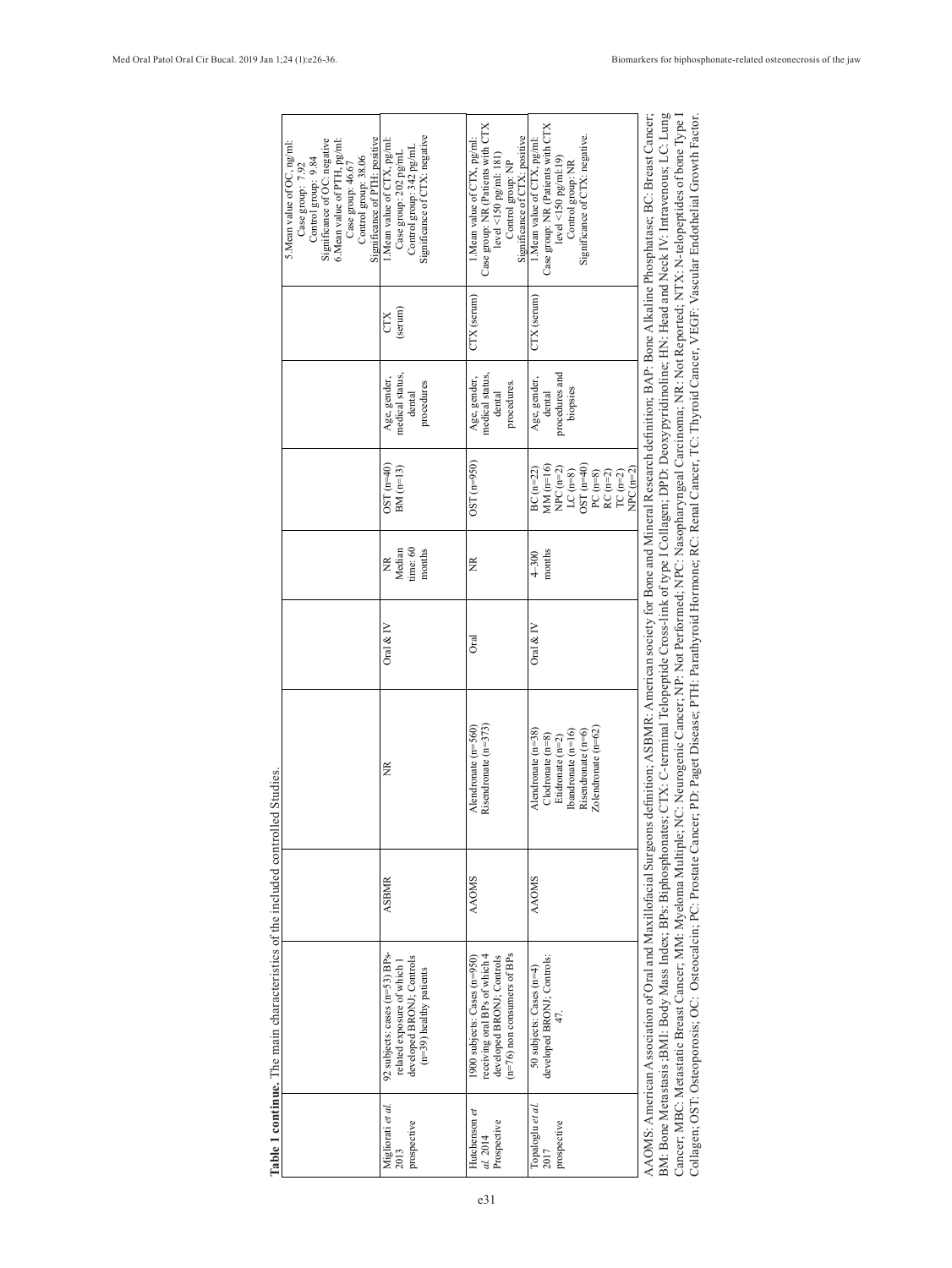nia). All studies were published between 2009 and 2017. The sample sizes of the included works varied from 50 subjects in the study by Topaglu *et al.* (31) to 1900 subjects in the study by Hutchenson *et al.* (30). In total, the review includes 2623 patients, of whom only 91 (3.47%) developed BRONJ. In relation to the diagnosis of BRONJ, the most widely used criteria were those of AAOMS (8), used in 4/7 of the studies (Table 1, 1 continue). The global distribution regarding the types of BPs used by the patients was as follows: 812 alendronate (57.02%), 8 clodronate (0.56%), 2 etidronate (0.14%), 16 ibandronate (1.12%), 7 pamidronate (0.49%), 469 risedronate (32.77%), 100 zoledronate (6.99%) and 13 other combinations (0.91%). The following underlying diseases were noted in the patients: 1361 osteoporosis (91.77%), 40 breast cancer (2.70%), 31 multiple myeloma (2.09%), 19 bone metastases (1.28%), 11 prostate cancer (0.74%), 8 lung cancer (0.54%), 5 Paget's disease (0.34%), 3 kidney cancer (0.20%), 2 nasopharyngeal cancer (0.13%), 2 thyroid cancer (0.13) and 1 neurogenic cancer (0.07%). Three included articles (25,28,29) did not specify the primary malignant diseases responsible for bone metastases.

A total of 7 biomarkers were identified and classified into three groups: bone turnover biomarkers (i.e., bone alkaline phosphatase (BAP), c-terminal telopeptide cross-link of type I collagen (CTX), deoxypyridinoline (DPD), N-telopeptides of bone type I collagen (NTX), osteocalcin (OC)), endocrine biomarkers (i.e., parathyroid hormone (PTH)), and angiogenesis markers (i.e., vascular endothelial growth factor (VEGF)).

The marker most frequently used was CTX, used in 6 of the 7 investigations; this marker was only reported as a predictor of BRONJ in two studies (26,30). VEGF was also shown to be predictive in a single study (27). PTH was predictive in one study of the two studies that evaluated it (28). On the other hand, BAP, DPD, NTX and OC were not effective predictors in any study (Table 1) (26,28).

Regarding the evaluation of the risk of bias according to NOS (23), 4 articles with high methodological quality were identified with NOS scores between 7-9 (25,28), and 3 articles were of medium quality with scores between 4-6 (29-31) (Fig. 2). The level of evidence of all the works included according to the aforementioned classification was IIIb (24).

|                        | Representativeness<br>of exposed cohort<br>Selection | Selection of non<br>exposed cohort | Ascertainment of<br>Exposure | Outcome of interes<br>not present at start | Comparability<br>Age | Comorbidities | Assessment of<br>Outcome<br>Outcome | Follow up long<br>enough | Adequacy of follow<br>읔 |
|------------------------|------------------------------------------------------|------------------------------------|------------------------------|--------------------------------------------|----------------------|---------------|-------------------------------------|--------------------------|-------------------------|
| Kunchur et al. 2009    |                                                      |                                    |                              |                                            | ?                    |               |                                     |                          | ?                       |
| Lazarovici et al. 2010 |                                                      |                                    |                              |                                            | ?                    |               |                                     |                          | 2                       |
| Vincenzi et al. 2012   |                                                      |                                    |                              |                                            | ?                    |               |                                     |                          | ?                       |
| <b>Kim et al. 2013</b> |                                                      |                                    |                              |                                            |                      |               |                                     |                          |                         |
| Migliorati et al. 2013 |                                                      |                                    |                              |                                            | ?                    |               |                                     | ?                        | ?                       |
| Hutchenson et al. 2014 |                                                      |                                    |                              |                                            | ?                    |               |                                     | ?                        | ?                       |
| Topaloglu et al. 2017  |                                                      |                                    |                              |                                            | ?                    | 2             |                                     |                          | ?                       |
| à,                     |                                                      |                                    |                              |                                            |                      |               |                                     |                          |                         |
|                        |                                                      |                                    |                              |                                            |                      |               |                                     |                          |                         |

**Fig. 2.** Risk of bias assessment according to NOS (16).

Low risk

High risk<sub>2</sub>

**Uncertain** risk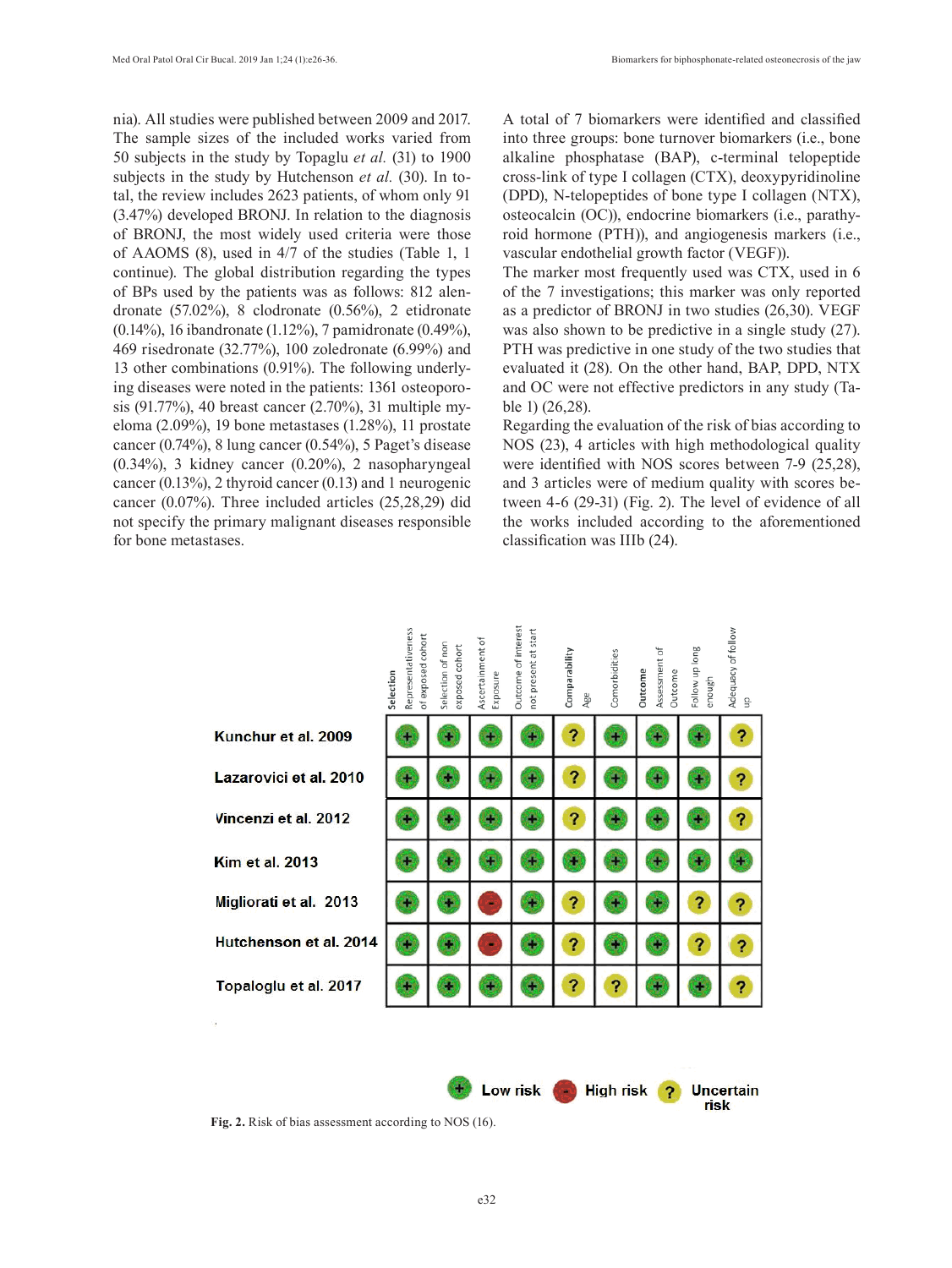# **Discussion**

The search for useful predictive markers to assess the risk of BRONJ onset has proved to be extremely complex due to its low incidence, estimated at 0.7 per 100,000 people per year (8). Evidence of this low incidence is the small number of documents included in this review. On the other hand, numerous papers evaluate these biomarkers after the pathology has already occurred in an attempt to assess the risk of a relapse after a ¨drug holiday¨ or to identify markers that correlate with disease stage (32-35). Not all drug holidays are useful in preventing this pathology because based on their pharmacokinetic nature, BPs irreversibly accumulate in the bone in a very short period of time (8). The total prevalence of BRONJ in the present review was 3.47% of the total number of patients. This value is within the range of previous epidemiological studies in similar communities, 0.01-12%. It's important to highlight that prevalence range from under 1% for patients with primary osteoporosis and up to about 20% for high-risk subpopulations (i.e. patients with a malignant disease and further local or systemic risk factors) (17).

The BPs most frequently used by the patients in this review were alendronate and risedronate (98.79%), which are considered first choice antiresorptive drugs in osteoporotic patients. The third most used BP was zoledronate (6.99%), which is a good option for osteoporosis in cases of digestive intolerance, poor adherence to treatment or increased risk of bone fractures. For many oncologic diseases (i.e. breast cancer, multiple myeloma or prostate cancer) zoledronate has proven to be the drug of first choice. In case of renal failure, patients are more likely to experience renal impairment with zoledronate, which is why in these situations it is advisable to use ibandronate (36).

It should be noted that Marx *et al.* suggested the use of CTX as a biomarker of the risk of relapse (19). To the best of our knowledge, the first work to assess the utility of CTX as a biomarker of initial risk was carried out by Kunchur *et al.* (25). This distinction in the search for markers to predict this pathology has not been addressed to date. However, recently, McGowan *et al.* postulated a list of potential serum biomarkers (i.e., VEGF, ESR, CRP and CTX) (37). We classified the list of markers produced in this systematic review into three groups: bone turnover biomarkers, endocrine biomarkers and angiogenesis markers. These markers were nominated by the current BRONJ aetiopathogenic model at the time and given their intimate relationship with osteoporosis  $(6)$ .

In the case of osteoporosis, bone turnover biomarkers present a series of individual limitations that prevent osteoporosis from being useful for diagnosis (6,38). In fact, its basic utility in medicine is to advise the response to treatment. Some inherent limitations of these biomarkers are highlighted below. BAP has a low sensitivity and specificity in the study of bone metabolic disease and is not useful in patients with hepatic disorders. Osteocalcin appears altered in states of liver failure. CTX and NTX do not exclusively measure bone metabolism but all the tissues that contain type I collagen. Finally, DPD is currently considered a non-discriminatory marker in bone pathology. In the study of osteoporosis, the current gold standard biomarker is CTX, which has a good correlation with BMD. It's important to consider that bone turnover biomarkers fall within wide limits. This factor jeopardizes the validity of strategic planning through biomarker sampling in relation to this outcome (39). Specifically, regarding BRONJ, this score is not useful according to the results of this review despite the significant heterogeneity of the data. The recent systematic reviews of Dal Prá *et al.* (40) and Enciso *et al.* (20) reached the same conclusion. An important limitation is the significant divergence between the control groups, among which healthy subjects (29,30), patients treated with BPs (27) or patients who consume BPs undergoing dentoalveolar surgery are included (25,26,28,31). In total, 91.7% of the patients included in this review suffered from osteoporosis as an underlying disease. This finding is consistent with a recent review in which it was also the most frequent pathology (40). The lack of correlation between these biomarkers and the development of BRONJ indicates that the correct therapeutic control of the underlying disease does not seem to play a key role in the prevention of BRONJ. Studies that evaluated these biomarkers in patients who stopped consuming BPs and in controls who continued with these treatments also did not find these biomarkers useful (35). Kim *et al.* (28) performed an analysis of ROC curves for some of these biomarkers, in which CTX reached a sensitivity of 29.73% and a specificity of 89.19% with a cut-off value of  $\leq 0.094$  ng/ml. However, Hutcheson concluded that a CTX value <150 pg/ml at the time of tooth extraction is associated with a 3-fold increased risk of developing BRONJ (30). In our opinion, the use of these markers is not justified for assessing the risk for developing BRONJ, and scientific evidence is not available to support their use in a therapeutic protocol. However, caution should be taken when assessing this statement due to the limited number of BRONJ cases or the within-group heterogeneity in the control groups. It has been postulated that the inhibition of angiogenesis can play a key role in the development of BRONJ (9,41). This relationship is due to the role that osteoclasts play in angiogenesis. Osteoclasts are actively involved in the production of blood vessels through the production of matrix metalloproteinase-9 (MMP-9). Zoledronate and pamidronate inhibit the production of MMP-9 and subsequently angiogenesis (42). Taking into account the higher concentration of BPs that occurs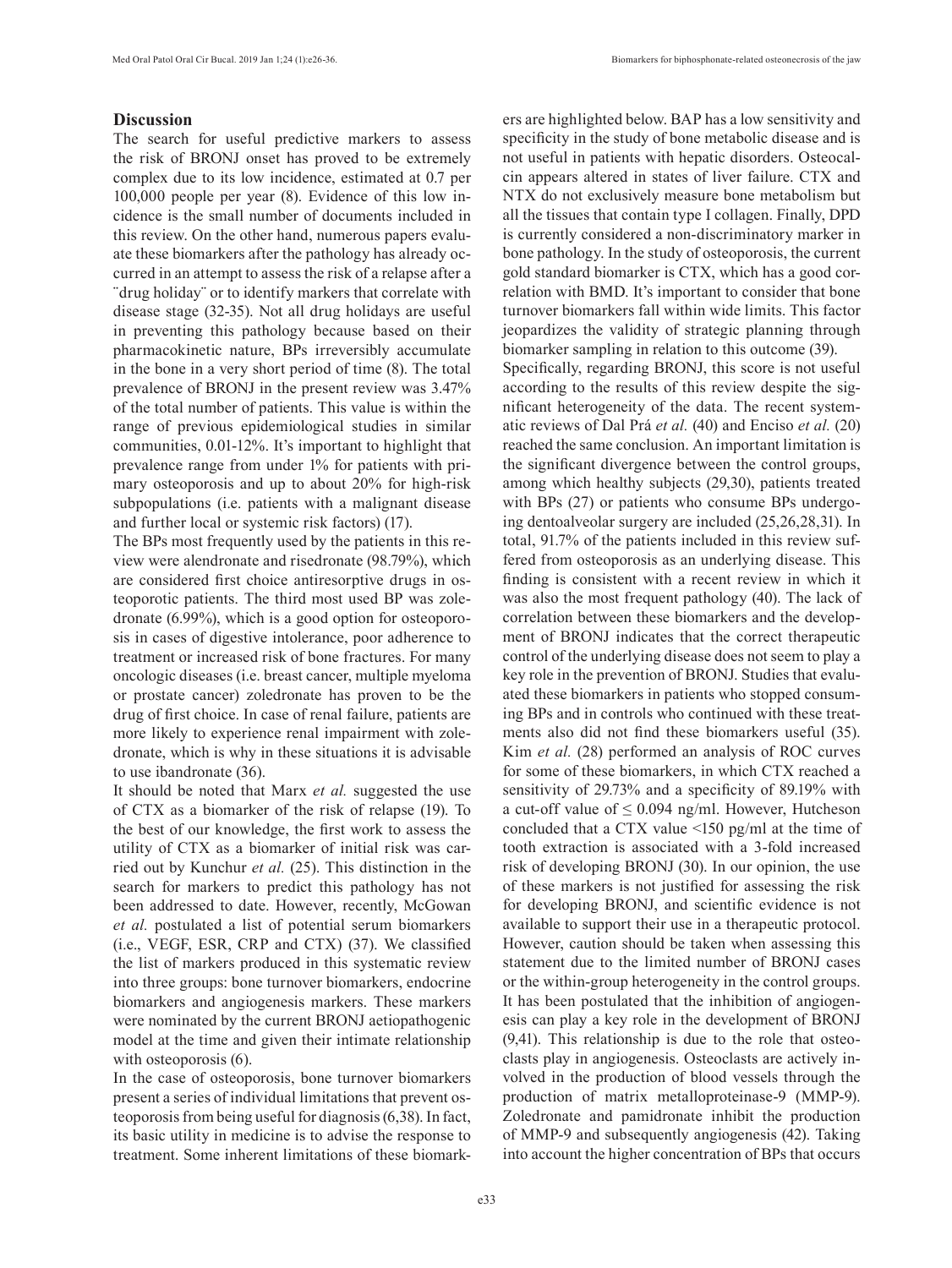in the maxillary bones, it seems reasonable that this effect plays a key role in the development of this pathology (43). The biomarker that was proposed in this study was VEGF. VEGF is a fundamental protein in vasculogenesis and angiogenesis and therefore considered an important biomarker in some autoimmune pathologies and tumours. Its outstanding role in relation to BRONJ is demonstrated by the described cases of osteonecrosis of the jaw induced by bevacizumab, a monoclonal antibody that acting on VEGF inhibits angiogenesis (17). In the only series of patients in this review in which VEGF was used as a biomarker, it was found to be predictive (27). Later, Thumbigere-Math *et al.* demonstrated that it was useful as a biomarker in patients who suffered BRONJ after a long discontinuation of the treatment (35). The evidence regarding this biomarker is limited, and the development of new research is needed to assess its inclusion in the risk protocols. Despite this notion, VEGF seems to have a promising future. A recent study of salivary proteomics in patients with BRONJ also demonstrated significantly increased levels of MMP-9 with respect to patients treated with BPs who did not develop this pathology (44). A body of evidence has established that expression or activity of metalloproteinases (MMPs) may be stimulated by periodontal diseases; these mechanisms could in part explain the high comorbidity of periodontal disease and BRONJ (45).

The last group of biomarkers treated in this review is the endocrine biomarkers. The possible relationship between the appearance of BRONJ after a period of hypocalcaemia and secondary hyperparathyroidism has been proposed (46). Evidence suggests that PTH plays a key role in angiogenesis given that treatment with parathyroid hormone related protein (PTHrP) *in vivo* increases the number of blood vessels and the number of osteoclasts (42). Recently, a novel treatment for BRONJ has been reported based on the use of teriparatide, an analogue of human parathyroid hormone, whose future looks promising in the treatment of BRONJ despite the limited existing evidence (17). The results of the present review are conflicting in this sense. On one hand, the series by Kim *et al.* highlights PTH as a useful biomarker in an analysis using ROC curves with a cut-off value of >41.52 pg/ml, a sensitivity of 56.52% and a specificity of 86.67% (28). In contrast, in the series by Lazarovici *et al.*, this biomarker was not predictive (26). More research is needed to determine whether this biomarker is useful. Other biomarkers related to the endocrine system, such as triiodothyronine (T3) and thyroid stimulating hormone (TSH), have been used to evaluate the risk BRONJ relapse after a long discontinuation of BP consumption; however, these biomarkers were not effective (35).

Some investigations have suggested the use of other biomarkers that have not yet been used predictively,

including C-reactive protein (CRP), erythrocyte sedimentation rate (ESR), interleukin-17 (IL-17), α-CTX, tartrate-resistant acid phosphatase 5b (TRACP 5b), receptor activator for nuclear factor κ B ligand (RANKL), and osteoprotegerin (OPG) (21,28,34,35). The most commonly used matrices in search of these biomarkers are serum and urine. Recently, saliva has also been used in the search for biomarkers (44,47-49). In this regard, a series of proteins whose levels are altered in BRONJ patients' saliva have been detected; mainly molecules in relation to oxidative stress (i.e. glutathione, malondialdehyde, oxidized glutathione, and 8-oxo-7,8-dihydro-2-deoxyguanosine) (47), interleukins (i.e. Interleukin-1 alpha, interleukin-1 receptor antagonist, interleukin 1 beta, and interleukin-6) (48,49) and other proteins (desmoplakin, metalloproteinase-9, mammaglobin-B, carbonic anhydrase II, etc) (44).

The present systematic review has certain limitations. The results are affected by the great variety of health and disease states of the participating subjects, the variety of drugs, administration routes, treatment times, different covariate adjustment, and the different definitions of BRONJ applied. It should be noted that the search for an adequate protocol to predict the risk of suffering from BRONJ or simply provide information regarding its management, regardless of the search for markers, appears to still be in the distant future.

Although the current evidence regarding the use of biomarkers to assess the risk of suffering from BRONJ is limited, this review suggests that no useful markers are currently available to evaluate this risk. However, this review indicates that the paradigm shift from bone turnover biomarkers to angiogenesis and endocrine markers could shed light on this search.

There is a need for the execution of new prospective studies that are capable of collecting representative samples of this infrequent pathology. International cooperation for the creation of new multicentre studies is likely the best option.

#### **References**

1. Kavanagh KL, Guo K, Dunford JE, Wu X, Knapp S, Ebetino FH, et al. The molecular mechanism of nitrogen-containing bisphosphonates as antiosteoporosis drugs. Proc Natl Acad Sci U S A. 2006;103:7829-34.

2. Fleisch H, Russell RG, Straumann F. Effect of pyrophosphate on hydroxyapatite and its implications in calcium homeostasis. Nature. 1966;212:901-3.

3. Russell RG. Bisphosphonates: the first 40 years. Bone. 2011;49:2- 19.

4. Drake MT, Clarke BL, Khosla S. Bisphosphonates: mechanism of action and role in clinical practice. Mayo Clin Proc. 2008;83:1032-45. 5. Stresing V, Fournier PG, Bellahcene A, Benzaid I, Monkkonen H, Colombel M, et al. Nitrogen-containing bisphosphonates can inhibit angiogenesis in vivo without the involvement of farnesyl pyrophosphate synthase. Bone. 2011;48:259-66.

6. Melton LJ 3rd, Khosla S, Atkinson EJ, O'Fallon WM, Riggs BL. Relationship of bone turnover to bone density and fractures. J Bone Miner Res. 1997;12:1083-91.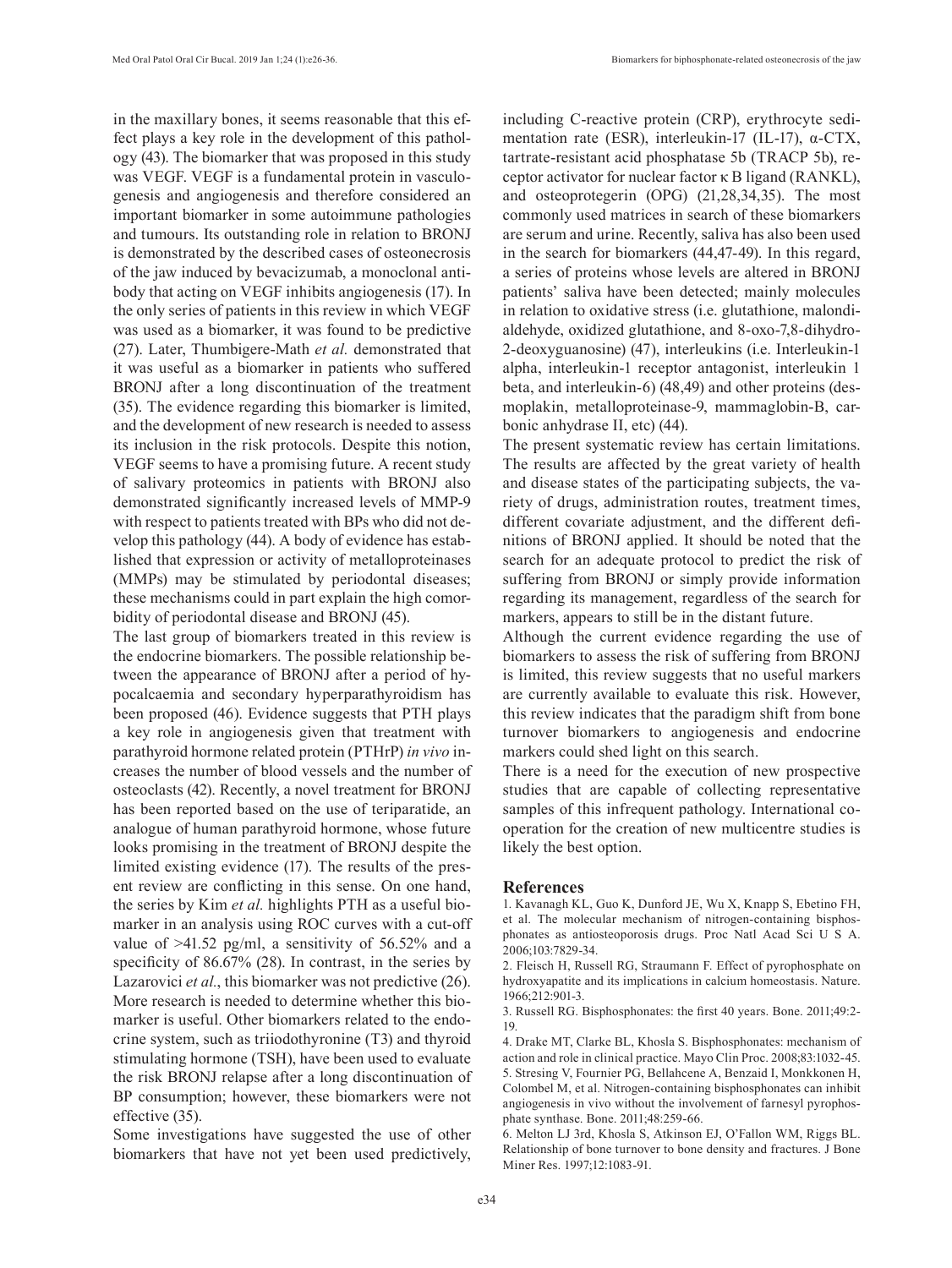7. Khosla S, Burr D, Cauley J, Dempster DW, Ebeling PR, Felsenberg D, et al. Bisphosphonate-associated osteonecrosis of the jaw: report of a task force of the American Society for Bone and Mineral Research. J Bone Miner Res. 2007;22:1479-91.

8. Ruggiero SL, Dodson TB, Fantasia J, Goodday R, Aghaloo T, Mehrotra B, et al. American Association of Oral and Maxillofacial Surgeons position paper on medication-related osteonecrosis of the jaw--2014 update. J Oral Maxillofac Surg. 2014;72:1938-56.

9. Reid IR, Cornish J. Epidemiology and pathogenesis of osteonecrosis of the jaw. Nat Rev Rheumatol. 2011;8:90-6.

10. Bagan J, Scully C, Sabater V, Jimenez Y. Osteonecrosis of the jaws in patients treated with intravenous bisphosphonates (BRONJ): A concise update. Oral Oncol. 2009;45:551-4.

11. McClung MR, Lewiecki EM, Cohen SB, Bolognese MA, Woodson GC, Moffett AH, et al. Denosumab in postmenopausal women with low bone mineral density. N Engl J Med. 2006;354:821-31.

12. Barngkgei I, Khattab R. Detecting the effect of bisphosphonates during osteoporosis treatment on jawbones using multidetector computed tomography: The OSTEOSYR project. J Investig Clin Dent. 2018;9:e12332.

13. Mozzati M, Martinasso G, Maggiora M, Scoletta M, Zambelli M, Carossa S, et al. Oral mucosa produces cytokines and factors influencing osteoclast activity and endothelial cell proliferation, in patients with osteonecrosis of jaw after treatment with zoledronic acid. Clin Oral Investig. 2013;17:1259-66.

14. Mawardi H, Giro G, Kajiya M, Ohta K, Almazrooa S, Alshwaimi E, et al. A role of oral bacteria in bisphosphonate-induced osteonecrosis of the jaw. J Dent Res. 2011;90:1339-45.

15. Chen YJ, Chao KS, Yang YC, Hsu ML, Lin CP, Chen YY. Zoledronic acid, an aminobisphosphonate, modulates differentiation and maturation of human dendritic cells. Immunopharmacol Immunotoxicol. 2009;31:499-508.

16. Fung PL, Nicoletti P, Shen Y, Porter S, Fedele S. Pharmacogenetics of Bisphosphonate-associated Osteonecrosis of the Jaw. Oral Maxillofac Surg Clin North Am. 2015;27:537-46.

17. Hamadeh IS, Ngwa BA, Gong Y. Drug induced osteonecrosis of the jaw. Cancer Treat Rev. 2015;41:455-64.

18. Marx RE. Pamidronate (Aredia) and zoledronate (Zometa) induced avascular necrosis of the jaws: a growing epidemic. J Oral Maxillofac Surg. 2003;61:1115-7.

19. Marx RE, Cillo JE,Jr, Ulloa JJ. Oral bisphosphonate-induced osteonecrosis: risk factors, prediction of risk using serum CTX testing, prevention, and treatment. J Oral Maxillofac Surg. 2007;65:2397- 2410.

20. Enciso R, Keaton J, Saleh N, Ahmadieh A, Clark GT, Sedghizadeh PP. Assessing the utility of serum C-telopeptide cross-link of type 1 collagen as a predictor of bisphosphonate-related osteonecrosis of the jaw: A systematic review and meta-analysis. J Am Dent Assoc. 2016;147:551-560.e11.

21. Khan AA, Morrison A, Kendler DL, Rizzoli R, Hanley DA, Felsenberg D, et al. Case-Based Review of Osteonecrosis of the Jaw (ONJ) and Application of the International Recommendations for Management From the International Task Force on ONJ. J Clin Densitom. 2017;20:8-24.

22. Liberati A, Altman DG, Tetzlaff J, Mulrow C, Gotzsche PC, Ioannidis JP, et al. The PRISMA statement for reporting systematic reviews and meta-analyses of studies that evaluate health care interventions: explanation and elaboration. J Clin Epidemiol. 2009;62:e1- 34.

23. Deeks JJ, Dinnes J, D'Amico R, Sowden AJ, Sakarovitch C, Song F, et al. Evaluating non-randomised intervention studies. Health Technol Assess. 2003; 7:iii-x, 1-173.

24. Burns PB, Rohrich RJ, Chung KC. The levels of evidence and their role in evidence-based medicine. Plast Reconstr Surg 2011;128:305-10.

25. Kunchur R, Need A, Hughes T, Goss A. Clinical investigation of C-terminal cross-linking telopeptide test in prevention and management of bisphosphonate-associated osteonecrosis of the jaws. J Oral Maxillofac Surg. 2009;67:1167-73.

26. Lazarovici TS, Mesilaty-Gross S, Vered I, Pariente C, Kanety H, Givol N, et al. Serologic bone markers for predicting development of osteonecrosis of the jaw in patients receiving bisphosphonates. J Oral Maxillofac Surg. 2010;68:2241-7.

27. Vincenzi B, Napolitano A, Zoccoli A, Iuliani M, Pantano F, Papapietro N, et al. Serum VEGF levels as predictive marker of bisphosphonate-related osteonecrosis of the jaw. J Hematol Oncol. 2012;5:56-8722-5-56.

28. Kim JW, Kong KA, Kim SJ, Choi SK, Cha IH, Kim MR. Prospective biomarker evaluation in patients with osteonecrosis of the jaw who received bisphosphonates. Bone. 2013;57:201-5.

29. Migliorati CA, Saunders D, Conlon MS, Ingstad HK, Vaagen P, Palazzolo MJ, et al. Assessing the association between bisphosphonate exposure and delayed mucosal healing after tooth extraction. J Am Dent Assoc. 2013;144:406-14.

30. Hutcheson A, Cheng A, Kunchar R, Stein B, Sambrook P, Goss A. A C-terminal crosslinking telopeptide test-based protocol for patients on oral bisphosphonates requiring extraction: a prospective single-center controlled study. J Oral Maxillofac Surg. 2014; 72:1456-62.

31. Topaloglu G, Koseoglu OT, Karaca C, Kosemehmetoglu K. The effect of chronic dental inflammation on development of Stage 0 medication-related osteonecrosis of the jaw. J Craniomaxillofac Surg. 2017;45:1158-64.

32. Bagan JV, Jimenez Y, Gomez D, Sirera R, Poveda R, Scully C. Collagen telopeptide (serum CTX) and its relationship with the size and number of lesions in osteonecrosis of the jaws in cancer patients on intravenous bisphosphonates. Oral Oncol. 2008;44:1088-9.

33. Lee JJ, Cheng SJ, Wang JJ, Chiang CP, Chang HH, Chen HM, et al. Factors predicting the prognosis of oral alendronate-related osteonecrosis of the jaws: a 4-year cohort study. Head Neck. 2013; 35:1787-95.

34. Bagan L, Jimenez Y, Leopoldo M, Rubert A, Bagan J. Serum levels of RANKL and OPG, and the RANKL/OPG ratio in bisphosphonate-related osteonecrosis of the jaw: Are they useful biomarkers for the advanced stages of osteonecrosis?. Med Oral Patol Oral Cir Bucal. 2017;22:e542-e7.

35. Thumbigere-Math V, Michalowicz BS, Hughes PJ, Basi DL, Tsai ML, Swenson KK, et al. Serum Markers of Bone Turnover and Angiogenesis in Patients With Bisphosphonate-Related Osteonecrosis of the Jaw After Discontinuation of Long-Term Intravenous Bisphosphonate Therapy. J Oral Maxillofac Surg. 2016;74:738-46.

36. Bundred N. Antiresorptive therapies in oncology and their effects on cancer progression. Cancer Treat Rev. 2012; 38:776-86.

37. McGowan K, McGowan T, Ivanovski S. Risk factors for medication-related osteonecrosis of the jaws: A systematic review. Oral Dis. 2018;24:527-36.

38. Calvo MS, Eyre DR, Gundberg CM. Molecular basis and clinical application of biological markers of bone turnover. Endocr Rev. 1996;17:333-68.

39. Baim S, Miller PD. Assessing the clinical utility of serum CTX in postmenopausal osteoporosis and its use in predicting risk of osteonecrosis of the jaw. J Bone Miner Res. 2009;24:561-74.

40. Dal Pra KJ, Lemos CA, Okamoto R, Soubhia AM, Pellizzer EP. Efficacy of the C-terminal telopeptide test in predicting the development of bisphosphonate-related osteonecrosis of the jaw: a systematic review. Int J Oral Maxillofac Surg. 2017;46:151-6.

41. Migliorati CA, Siegel MA, Elting LS. Bisphosphonate-associated osteonecrosis: a long-term complication of bisphosphonate treatment. Lancet Oncol. 2006;7:508-14.

42. Cackowski FC, Anderson JL, Patrene KD, Choksi RJ, Shapiro SD, Windle JJ, et al. Osteoclasts are important for bone angiogenesis. Blood. 2010;115:140-9.

43. Beninati F, Pruneti R, Ficarra G. Bisphosphonate-related osteonecrosis of the jaws (Bronj). Med Oral Patol Oral Cir Bucal. 2013;18:e752-8.

44. Thumbigere-Math V, Michalowicz BS, de Jong EP, Griffin TJ, Basi DL, Hughes PJ, et al. Salivary proteomics in bisphosphonaterelated osteonecrosis of the jaw. Oral Dis. 2015;21:46-56.